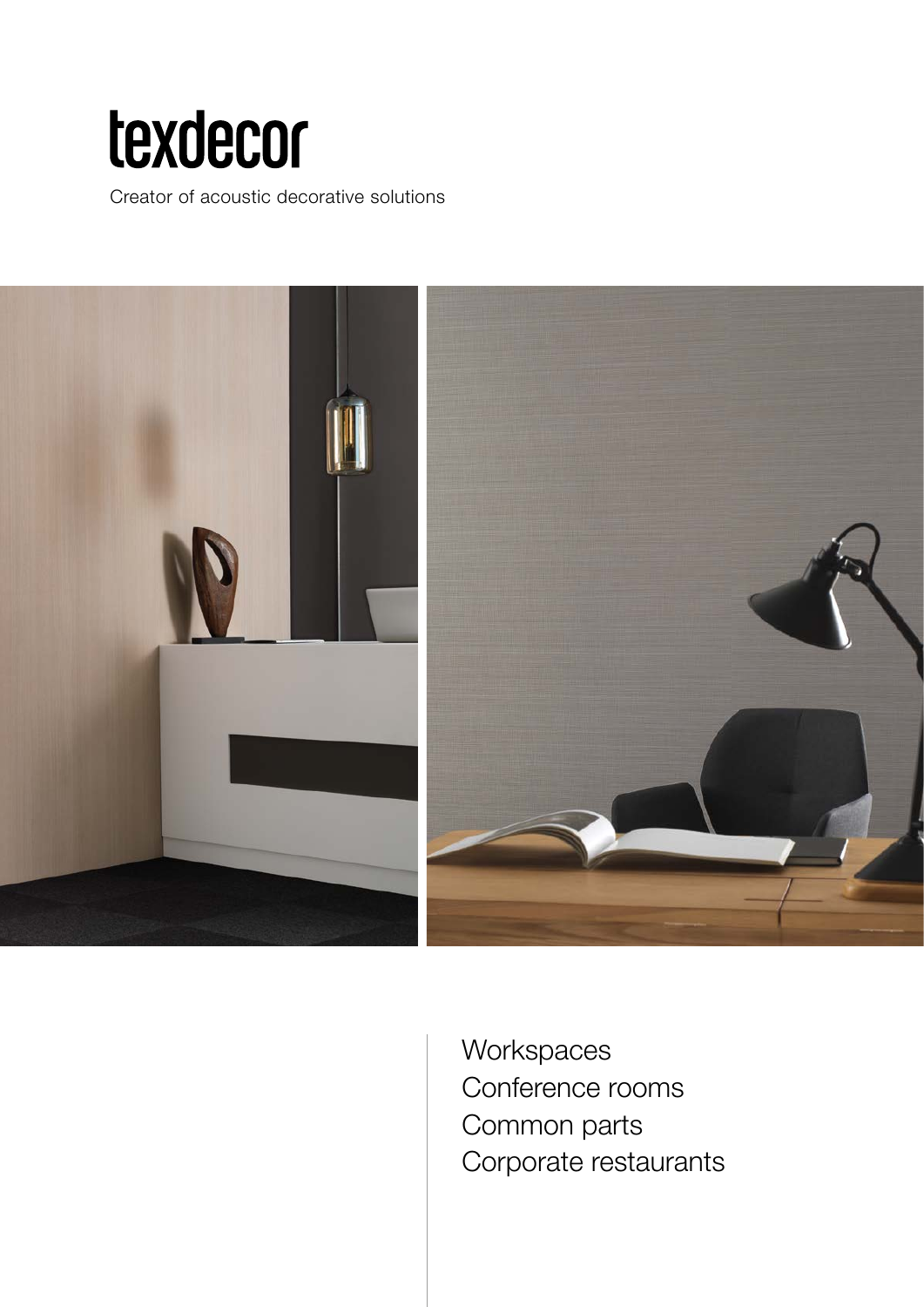

## A LARGE RANGE OF SOLUTIONS TO SATISFY ALL YOUR NEEDS

## WALLCOVERING

#### ACOUSTIC PANEL HEAVY DUTY ACOUSTIC WALLCOVERING





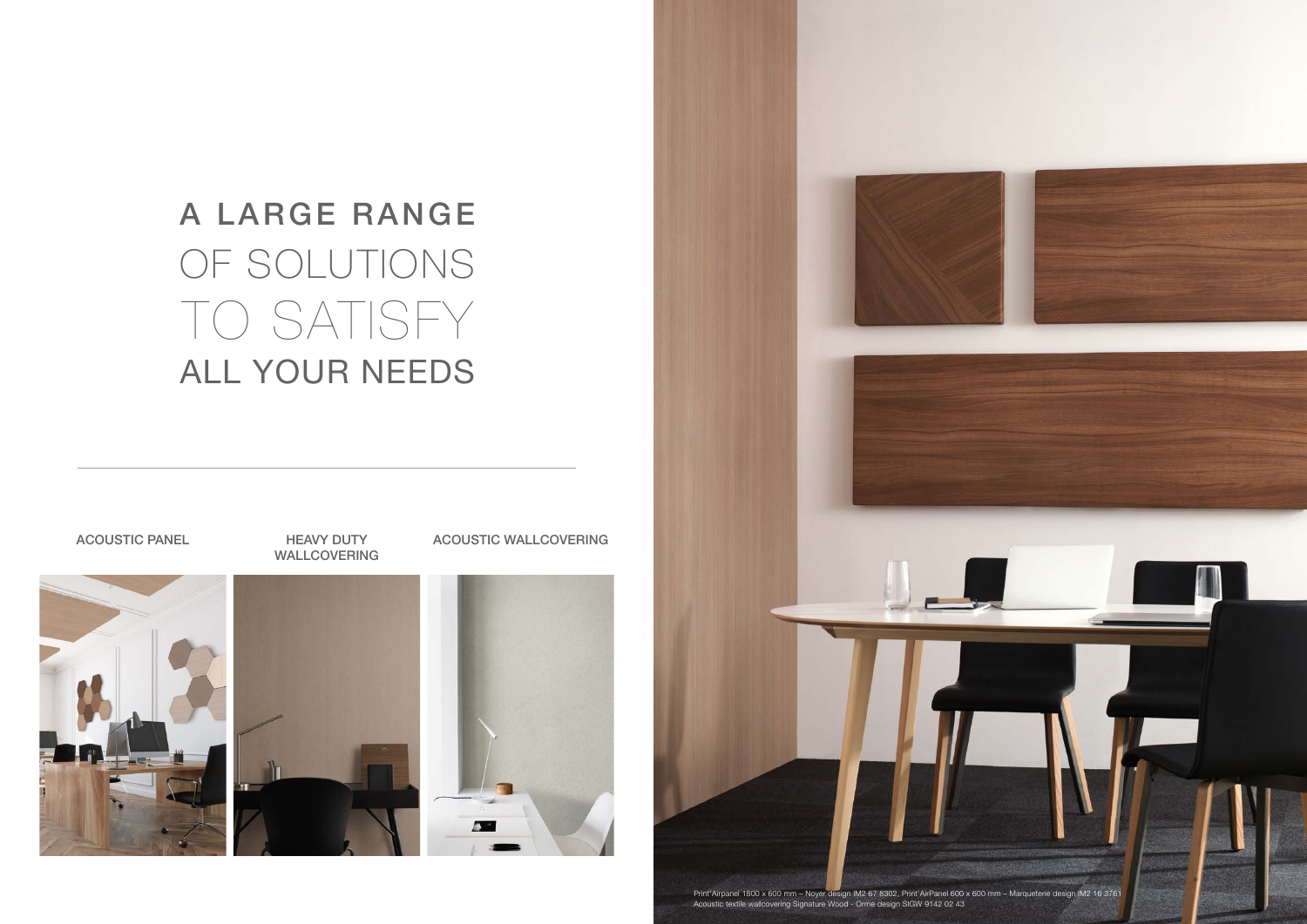*From left to right and from top to bottom :*  Vinacoustic Polyform | reference 9103 05 01 Signature Wood | design Orme reference 9142 01 36 Vinacoustic Abaca | reference 9039 02 43 Signature Wood | design Noyer reference 9144 10 32







*From left to right and from top to bottom :*  Surface Panel | 1500x1270mm, using rails and slings, model Wood type M, reference SPNW 9148 76 18

AirPanel 2 Faces | 1800x600mm, in clusters of partitions fixed to floor

Print'Airpanel 1 Face Vol.2 | Rectangle 1800x600mm | design Orme | reference IM2 52 3970 AirPanel Totem |

Solo 1500 mm

- NEW NEW Acoustic wallcovering SIGNATURE WOOD
	- Acoustic wallcovering POLYFORM VINACOUSTIC



• TOTEM AIRPANEL • PRINT'AIRPANEL VOL.2 • SURFACE PANEL

### ACOUSTIC WALLCOVERING



Nobility & comfort

ATSME\_84 Class A Impact resistant Easy care

Acoustic performance Ɑw / NRC 0.15 - 0.30

 $\blacklozenge$ 

Large width 106 -130 cm

This range includes wallcoverings that combine acoustic comfort, decorative style and ease of installation.

Their acoustic performances of αw / NRC 0.15 to 0.3, enable them to effectively treat resonance problems commonly encountered in different types of public buildings. These wallcoverings comply both the acoustic regulations in force in new buildings and the voluntary measures to improve the comfort and functionality of renovated buildings.

The design meets the requirements of buildings with high footfall: durable and easy to maintain. Different finishes and complementary decors are available to adapt to the type of use, the ambiance and the budget of each project.

4 quality levels are available :

Textile - αw / NRC 0.3 | Vinyl-coated flock - αw / NRC 0.25 | Paintable - αw 0.25 / NRC 0.2 | Vinyl foam - αw /NRC 0.15

Easy care : the product is removable and washable

Easy hanging : wall and ceiling Acoustic performance Ɑw / NRC 1

 $\blacklozenge$ 

**OEKO-TEX® STANDARD 100** 

Oeko-tex certification : fabric + absorbent

ACOUSTIC PANEL

The AirPanel acoustic panels are made of a 5 cm thick absorbent and a metal frame, covered with a transonic fabric. Their excellent acoustic properties effectively correct any reverberation phenomena, therefore providing functionality and comfort in the room.

Available in 15 shapes, which can be suspended from the ceiling or fixed to the wall, they adapt easily to any type of configuration. Depending on the combinations of colours and shapes, the acoustic solution can be discreet or set the style for the room.

Print'AirPanel can also be digitally printed with your own images, allowing total decorative freedom for your project. Create your own combination using your images with our large selection of shapes. Create a jigsaw from your image by using identical or different shapes in a mosaic style.







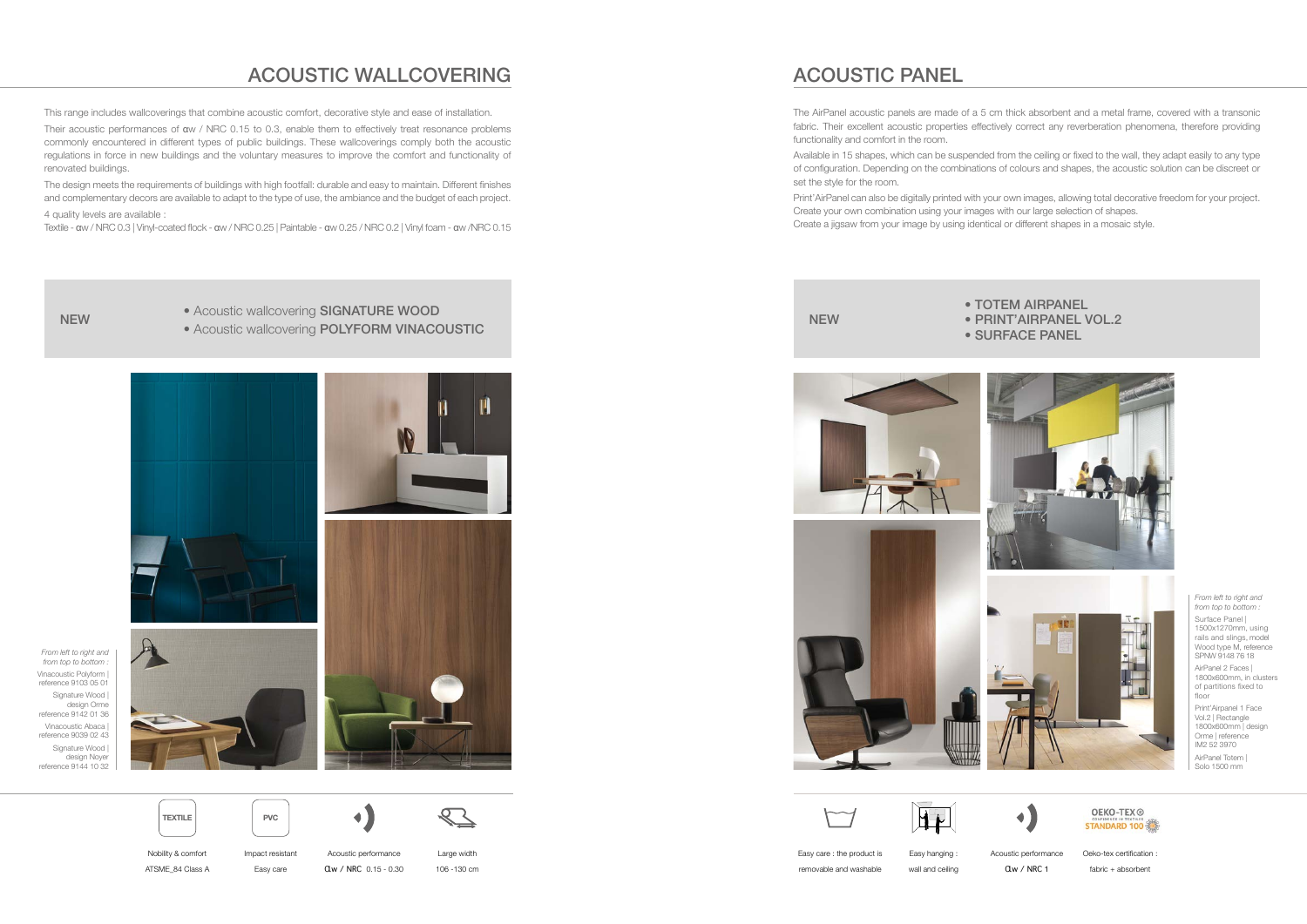*From left to right and from top to bottom :*  Marmorino | reference 9138 10 09 Inosa | reference 9141 04 09 Organza | reference 9131 02 04

### HEAVY DUTY WALLCOVERING







Easy care  $*$  No phthalate Large width







Impact resistant Vinyl TYPE II







100 -130 cm





Euroclass B s2 d0 ATSME\_84 Class A

This range includes PVC wallcoverings, that are compact, resistant and easy to maintain. With a large width, they are easy and quick to install in all types of rooms.

The collection of decors is inspired by classic, high-quality natural materials, creating elegant and timeless interiors. Generous colour palettes make them easy coordinate with other decorative elements or existing, new or renovated fit outs.

The wallcoverings meet the strictest building regulatory requirements. The consensual style, along with its practical qualities makes it a wallcovering solution for all types of public building.

NEW • Heavy duty wallcovering INOSA\*

#### « Make your space Comfortable in 6 weeks! »

Efficient acoustic and decorative solutions in a single operation. Simple and quick to implement, limiting the interruption of operations. A quality of finish and durability that adds value to your establishment.



#### PERSONALIZED ASSISTANCE

#### ENTRUST US YOUR PROJECT:

- | Acoustic analysis and recommendation in 2 weeks
- With 35 years of experience in the field of acoustic correction, the Texdecor team provides you support in the study of your need and the resolution of your acoustic problem:
- Our technical team can carry out a summary analysis of your acoustic problem and make
- | Submissions of different combinations produced according to your specifications

 $100\%$  of our solutions acoustic solutions are produced in France

 recommendations | Supply in 3 to 4 weeks



 For more information : Texdecor Sales department - exportdepartment@texdecor.com